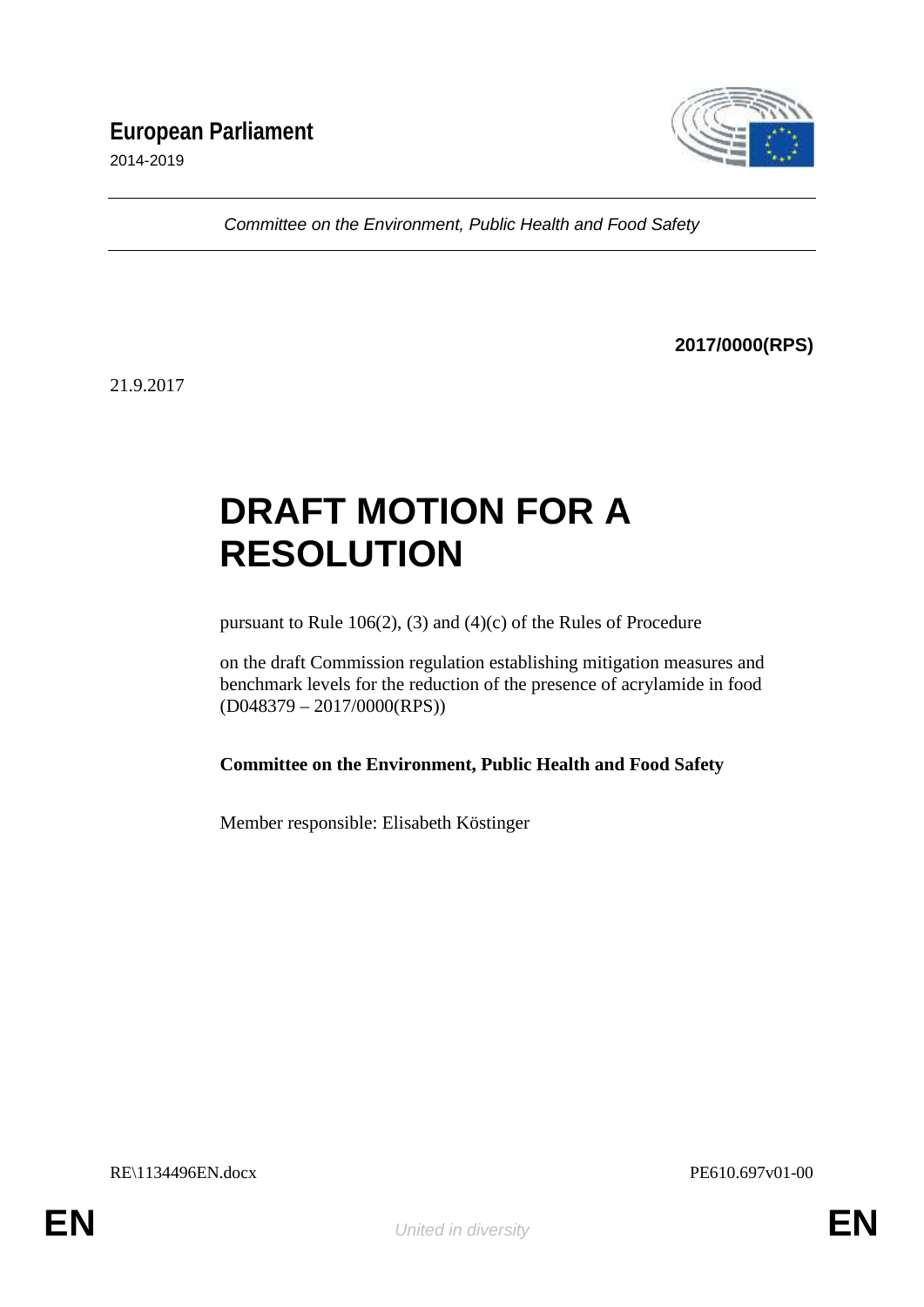### **B8-0000/2017**

**European Parliament resolution on the draft Commission regulation establishing mitigation measures and benchmark levels for the reduction of the presence of acrylamide in food**

### **(D048379 – 2017/0000(RPS))**

*The European Parliament*,

- having regard to the draft Commission regulation establishing mitigation measures and benchmark levels for the reduction of the presence of acrylamide in food (D048379),
- having regard to Regulation (EC) No 852/2004 of the European Parliament and of the Council of 29 April 2004 on the hygiene of foodstuffs<sup>1</sup>, and in particular Article  $4(4)$ thereof,
- having regard to the opinion delivered on 19 July 2017 by the Standing Committee on Plants, Animals, Food and Feed,
- having regard to Article 5a of Council Decision 1999/468/EC of 28 June 1999 laying down the procedures for the exercise of implementing powers conferred on the Commission<sup>2</sup>,
- having regard to the motion for a resolution of the Committee on the Environment, Public Health and Food Safety,
- having regard to Rule 106(2), (3) and (4)(c) of its Rules of Procedure,

#### **General comments**

- A. whereas food safety and consumer protection are of utmost priority;
- B. whereas acrylamide is a carcinogenic substance that forms from naturally present free amino acid asparagine and sugars during high temperature processing, such as frying, roasting and baking, particularly in potato-based products, cereal-based products, coffee and coffee substitutes;
- C. whereas control and limitation of acrylamide in food is based on Commission Recommendation 2013/647/EU of 8 November 2013 on investigations into the levels of acrylamide in food<sup>3</sup>; whereas, in accordance with that Recommendation, Member States are to carry out investigations on the production and processing methods used by food business operators if the acrylamide level found in a specific foodstuff exceeded the indicative values;
- D. whereas the draft Commission regulation specifies mandatory measures for food business operators to reduce the presence of acrylamide in food;
- E. whereas the Hannover Medical School conducted a study on the connection between the

<sup>&</sup>lt;sup>1</sup> OJ L 139, 30.4.2004, p. 1<br><sup>2</sup> OJ L 184, 17.7.1000 p. 22

<sup>&</sup>lt;sup>2</sup> OJ L 184, 17.7.1999, p. 23.<br><sup>3</sup> OJ L 201, 12, 11, 2013, p. 15 <sup>3</sup> OJ L 301, 12.11.2013, p. 15.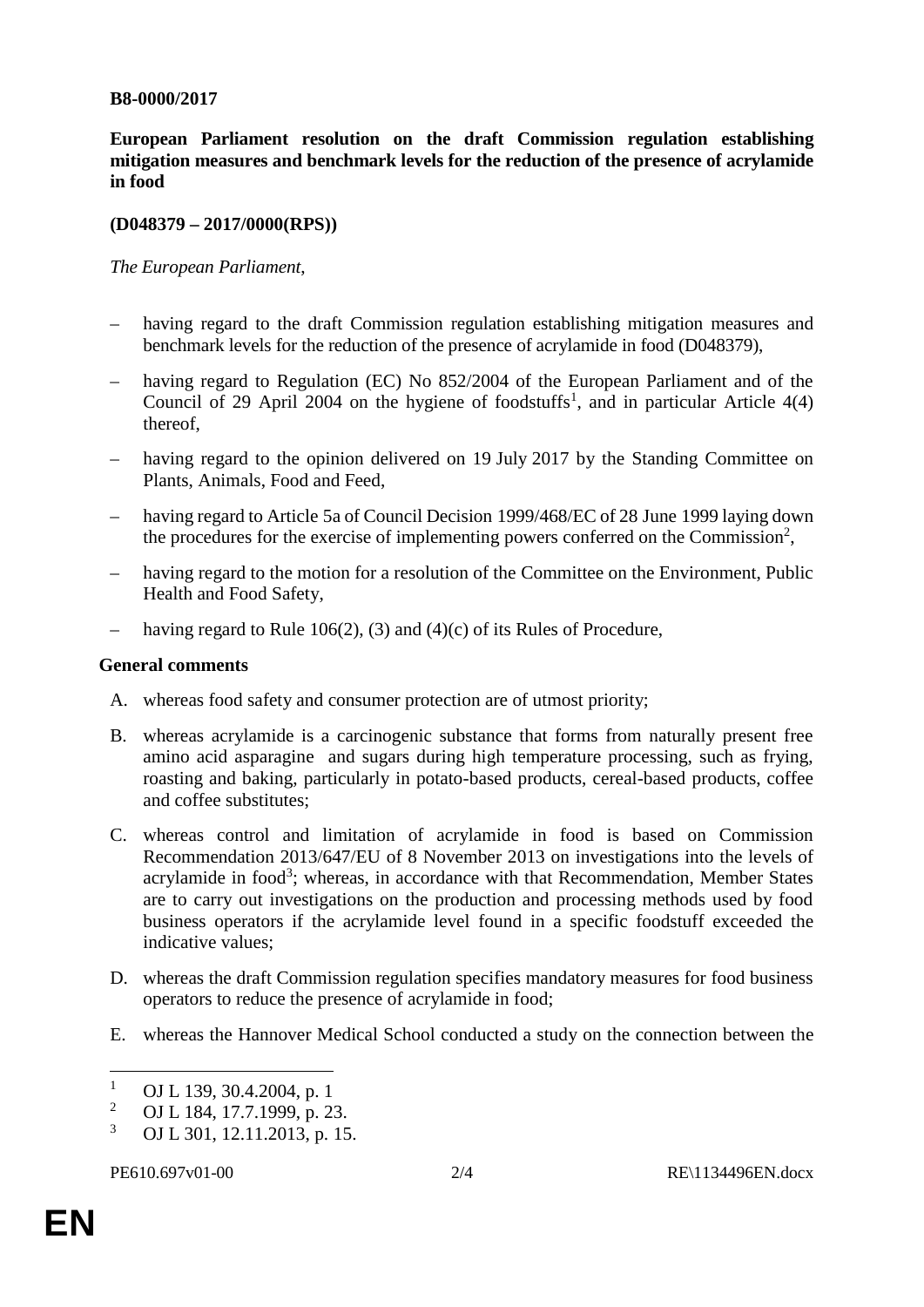acrylamide-concentration in blood and the nutritional behaviour; whereas the researchers of the Hannover Medical School could not determine a clear connection between the acrylamide-concentration in blood and the nutritional behaviour<sup>4</sup>;

- F. whereas the agricultural sector is elaborating measures to limit the presence of asparagine in grain and developing technical advice for farmers; whereas the presence of asparagine is largely - up to 50 % - resulting from weather conditions and therefore out of the control of farmers; whereas any mitigation measures to reduce the presence of acrylamide in food should not be shifted to primary production;
- G. whereas it is acknowledged that due to specific production methods, geographic or seasonal conditions or product characteristics for some food categories it is impossible to achieve the benchmark levels despite the application of all mitigation measures;
- H. whereas the determination of thresholds for acrylamide in foodstuff is not the most effective measure to guarantee consumer protection but will lead to excessive bureaucracy especially for small and medium-sized enterprises; whereas the most appropriate measure would be an information- and awareness campaign on the presence of acrylamide in certain foodstuffs, which addresses entrepreneurs as well as consumers;

## **Specific comments in relation to SMEs**

- I. whereas the major part of the horeca industry consists of small and medium-sized enterprises (SMEs);
- J. whereas the draft Commission regulation sets out in its Annex II part A special mitigation measures to reduce the presence of acrylamide in food for food business operators which perform retail activities, and/or directly supply only local retail establishments;
- K. whereas the requirements for SMEs such as small restaurants, bakeries and local retailers are considered impractical and disproportionate;
- L. whereas Annex II part A to the draft Commission regulation lays down detailed information on how to produce different products, such as potato products, French fries or bread and other fine bakery wares which is considered burdensome and excessively prescriptive;
- M. whereas prescribing colour guides or detailed frying processes for French fries is disproportional and excessive and leads to dictating food business operators and consumers;
- N. whereas a regulation on mitigation measures to reduce the presence of acrylamide in food must not regulate which potatoes should be used by the food business operators because they still need the freedom to choose the respective ingredients for their recipes;
- O. whereas food business operators producing bread and other fine bakery wares are also disproportionally affected by the proposed mitigation measures in the baking process; whereas prescriptions on the colour endpoint of bread and sandwiches are excessive and

<sup>4</sup> https://www.mh hannover.de/46.html?&tx\_ttnews%5Btt\_news%5D=180&cHash=8de21499fd3035fc4e04 56a014a4f38b